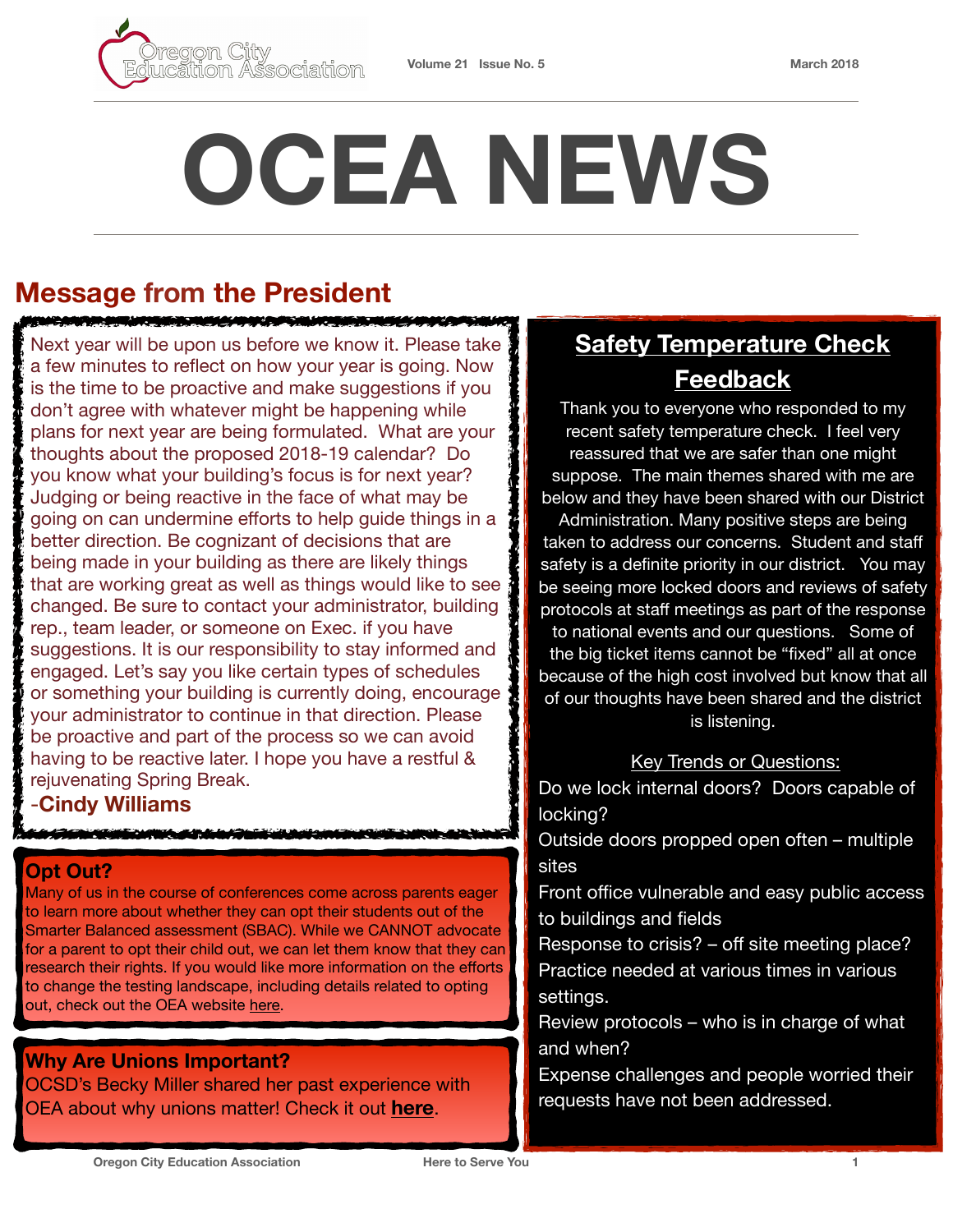## **Leadership Opportunities: OCEA Needs You!!**

We will elect our 2018-2019 OCEA Officers, Executive Board, and Rep. Council in April. President, Vice-President, Treasurer, and Secretary will all be open and are one year terms. In addition to our Executive Council, we have Building Representatives at a ratio of one per 20 members (or fraction thereof) who make up our Rep. Council. Your building should also be holding elections for building reps for next year. Candidates must be active members and can be nominated with consent or self-declaration.

**There is nothing more important than growing our leadership ranks. The more of us that are involved, the stronger we are! "Our lives begin to end the day we become silent about things that matter". ~MLK Jr.**

**Problem Solving- Bargaining Update from Brent Leong: The updated salary schedule for 2017 - 2018 that represents the 2% COLA that has taken effect March 1, 2018. The updated salary schedule includes a 2% increase for extra duty positions on the extra duty schedule. The extra duty schedule increase takes effect with any** 

**payments for extra duty activities from March 1, 2018 on.** 

**I would also like to clarify some rumors that have been shared with me concerning the 2018 - 2019 school year. In a recent budget meeting and in other forums the district has been sharing that they anticipate a \$1.5 - \$2.0 MIL budget shortfall for the 2018 - 2019 school year.** 

**As many of you are aware, Oregon City School District has continued to have budget shortfalls for the past 7 - 9 years and has continually focused on covering these shortfalls in a variety of ways including lowering the ending fund balance, using additional income funds (Measure 98), asking employee groups to take furlough days, freezes to medical cap increases and reductions to tuition reimbursement to name a few. I want to share that the Oregon City School District and the Oregon City Education Association are not currently collective bargaining or problem solving at this time. We have a contract in place till June 30, 2018. Any speculation that we as an employee group will and have agreed to any furlough days to help cover the \$1.5 - \$2.0 MIL budget shortfall for 2018 - 2019 is just that . . speculation.** 

**We as an association will be expecting the district to really look over their budget for the 2018 - 2019 school year and beyond to see where savings can be made including looking at staffing, programs, and facilities, at all levels.** 

**As an association, we will be reaching out to each of you in the coming months to hear from you and to share how each of you can get involved to support our association and profession in making sure that we are adequately compensated and appreciated for the work that we do daily to educate and support the students of Oregon City.** 

**Thank you for all that each of you do daily as educators.**

## **Share Your Story**

Wow, it is hard to believe Spring Break is so close at hand. Some of us are already immersed in the annual grind of Smarter Balanced assessments, AP testing at the high schools, and preparing our end of the year plans. Even as we all work tirelessly each new day, we continue to persevere and do more so that our students have the education they deserve. We have people traveling to meaningful trainings and creating their own professional development. There are teachers serving on various committees to help determine curriculum, calendars, and policies that affect our schools. Additionally, we have individuals working on programs that reward and directly showcase the incredible work we do every day. With the stories I hear all the time, one might think the proverbial towel was about to be thrown. Instead, I believe that together more than ever we are standing up for public education in Oregon. We all know that when you push educators hard enough, they will begin to push back. What is really happening is as our voice continues to be heard, we are being given a place at the podium. When opportunities arise, please take a moment to tell those around you what you need, or how your time should be spent, or why what you do every day is important. Tell your story to OEA. This [link](https://www.oregoned.org/whats-new/have-you-experienced-disruptive-learning-environments) will help you share your story.

Brenda Roland of Redland shared her story: "*Each year, the number of students affected by trauma increases. Our counselors are not full time and as my class size increases, my ability to provide individual attention decreases. The classroom isn't exclusively about academics anymore; it's about meeting each child's social and emotional needs."*